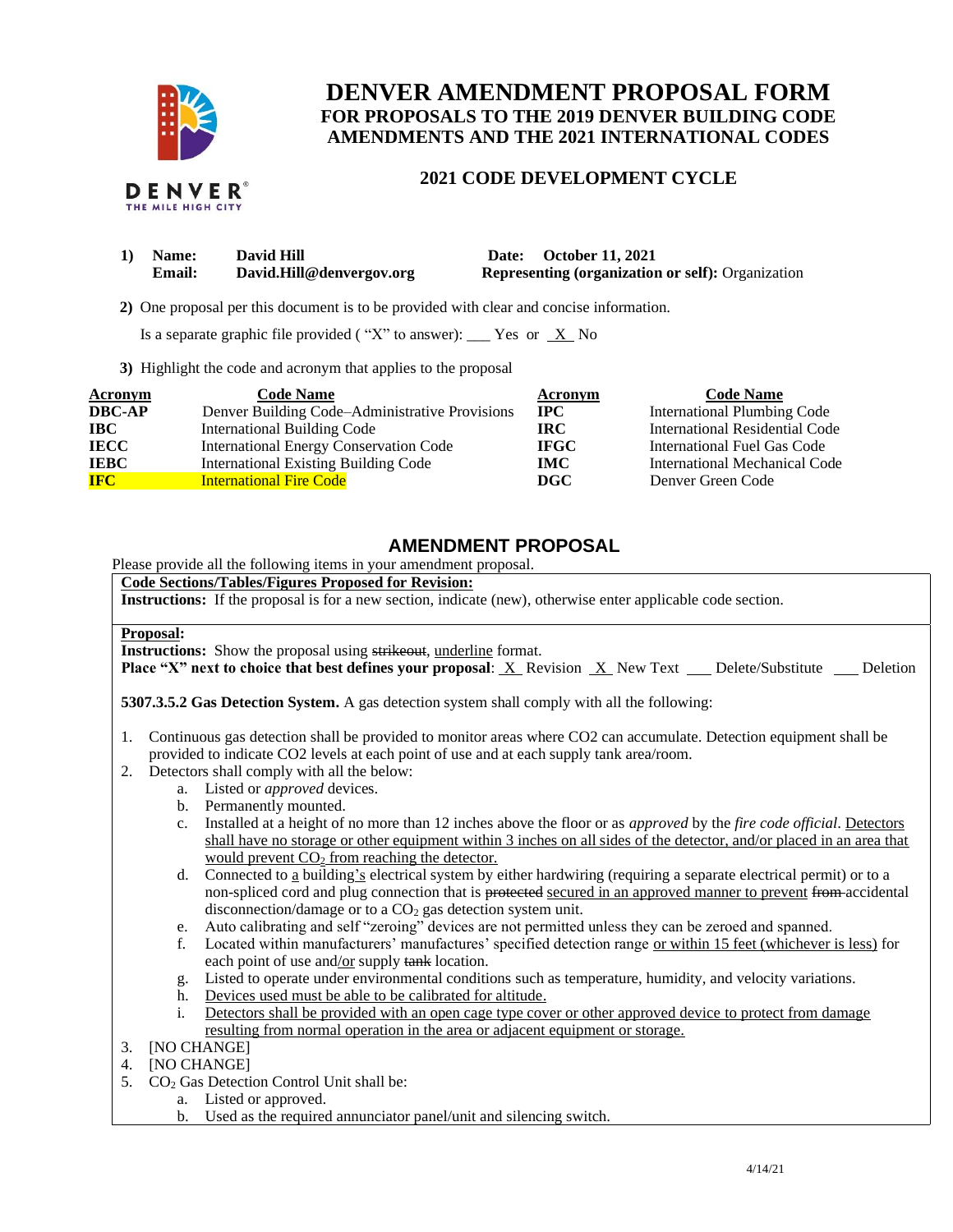- c. Connected to building electrical by either hardwiring (requiring a separate electrical permit from the building department) or non-spliced cord and plug connection that is visible from control unit and is labeled and protected secured in an approved manner to prevent from accidental disconnection or damage.
- d. Labeled and installed in an approved location outside of the potentially  $CO<sub>2</sub>$  contaminated areas and shall be secured from unauthorized access. Buildings with a fire department key box can secure the control unit with a lockable cover whereas all other covers shall be secured with an approved, breakable, recordable tie or wire. Subject to field approval. Ties and wires that have been replaced shall be recorded with the record presented to Denver Fire Department Inspection personnel upon request.
- 6. [NO CHANGE]

**5307.4.4.1 Gas Detection System.** A gas detection system shall comply with all the following:

- 1. Continuous gas detection shall be provided to monitor areas where CO2 can accumulate. Detection equipment shall be provided to indicate CO2 levels in each grow cultivation area/room and interior  $CO<sub>2</sub>$  storage location.
- 2. Detectors shall be:
	- a. Listed or *approved* devices.
	- b. Permanently mounted.
	- c. Installed at a height of no more than 48 inches above the floor or as *approved by the fire code official*. Detectors shall have no storage or other equipment within 3 inches on all sides of the detector, and/or placed in an area that would prevent  $CO<sub>2</sub>$  from reaching the detector.
	- d. Directly connected to building electrical supply and or fire alarm systems and protected secured in an approved manner to prevent from accidental disconnection or damage.
	- e. Auto calibrating and self "zeroing" devices are not permitted unless they can be zeroed and spanned.
	- f. Located within manufacturers specified detection range for each point of use and storage location.
	- g. Listed to operate under environmental conditions such as temperature, humidity, and velocity variations.
	- h. Devices used must be able to be calibrated for altitude.
- 3. [NO CHANGE]
- 4. [NO CHANGE]
- 5. [NO CHANGE]
- 6. CO<sup>2</sup> Gas Detection Control Unit shall be:
	- a. Listed or *approved*.
	- b. Used as the required annunciator panel/unit and silencing switch.
	- c. Connected to building electrical system by either hardwiring (requiring a separate electrical permit) or non-spliced cord and plug connection that is visible from control unit and is labeled and protected secured in an approved manner to prevent from accidental disconnection or damage.
	- d. Labeled and installed in an approved location outside of the potentially  $CO<sub>2</sub>$  contaminated areas and shall be secured from unauthorized access. Buildings with a fire department key box can secure the control unit with a lockable cover whereas all other covers shall be secured with an approved breakable recordable tie or wire. Subject to field approval. Ties and wires that have been replaced shall be recorded with the record presented to Denver Fire Department Inspection personnel upon request
- 7. [NO CHANGE]
- 8. [NO CHANGE]

**5307.5.3.1 Gas Detection System.** A gas detection system shall comply with all the following:

- 1. Continuous gas detection shall be provided to monitor areas where CO2 can accumulate. Detection equipment shall be provided to indicate CO2 levels in each grow cultivation area/room.
- 2. Detectors shall be:
	- a. Listed or *approved* devices.
	- b. Permanently mounted.
	- c. Installed at a height of no more than 48 inches above the floor or as *approved by the fire code official*. Detectors shall have no storage or other equipment within 3 inches on all sides of the detector, and/or placed in an area that would prevent  $CO<sub>2</sub>$  from reaching the detector.
	- d. Directly connected to building electrical supply and or fire alarm systems and protected secured in an approved manner to prevent from accidental disconnection or damage.
	- e. Auto calibrating and self "zeroing" devices are not permitted unless they can be zeroed and spanned.
	- f. Located within manufacturers specified detection range for each point of use and storage location.
	- g. Listed to operate under environmental conditions such as temperature, humidity, and velocity variations.
	- h. Devices used must be able to be calibrated for altitude.
- 3. [NO CHANGE]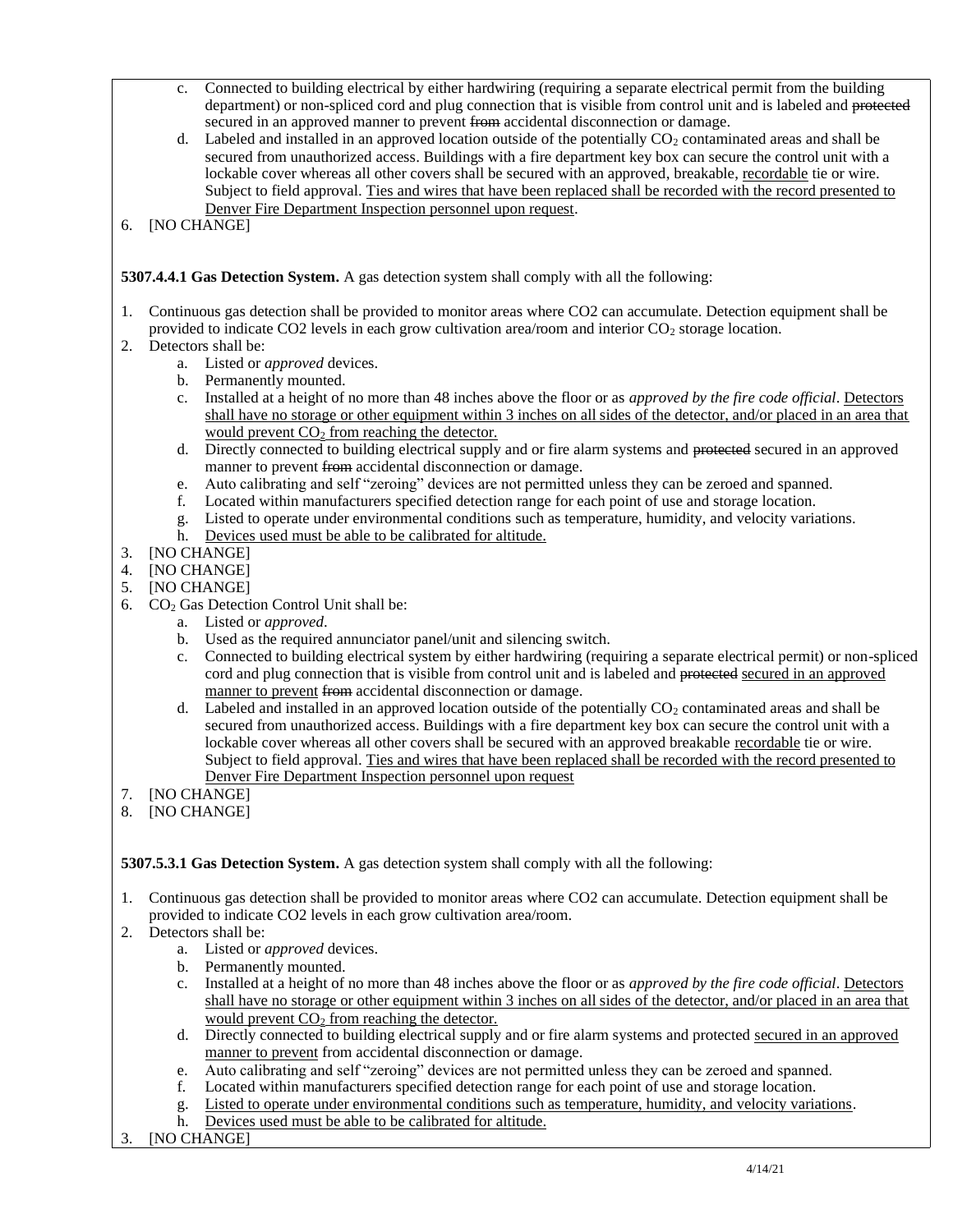- Local alarm set points shall be set at: 5,000 PPM Latching Alarm
	- a. Visual and audible notification in *approved* locations at room or area in alarm.
	- b. Activation of automatic system shut off valves to each burner to a closed position stopping the generation of CO<sub>2</sub>.
	- c. Evacuate the room in alarm and contact a qualified service company to investigate and address the condition.
	- d. Reset of the emergency alarm to be conducted by qualified personnel

**5307.6.4.2 Gas Detection System.** A gas detection system shall comply with all the following:

1. Continuous gas detection shall be provided to monitor areas where a leak of an inert gas system can collect and create an oxygen deficient atmosphere. Detection equipment shall be provided at each point of use and in each storage area/room..

- 2. Detectors shall be:
	- a. Listed or *approved* devices.
	- b. Permanently mounted.
	- c. Installed at a height consistent with the vapor density of the gas or as *approved by the fire code official*. Detectors shall have no storage or other equipment within 3 inches on all sides of the detector, and/or placed in an area that would prevent the air/gas mixture from reaching the detector.
	- d. Directly connected to building electrical supply and fire alarm system and protected secured in an approved manner to prevent from accidental disconnection or damage.
	- e. Auto calibrating and self "zeroing" devices are not permitted unless they can be zeroed and spanned.
	- f. Located within manufacturers' specified detection range for each point of use and storage location.
	- g. Listed to operate under environmental conditions such as temperature, humidity, and velocity variations.
	- h. Devices used must be able to be calibrated for altitude.
- 3. Activation of the gas detection system shall initiate amber horn/strobes provided in the vicinity of each interior storage container, cylinder or tank and at each point of release. Additional amber horn/strobes shall be placed at the entrances to below grade locations and confined spaces. The notification appliances shall be rated a minimum of 80cd for a visible and 75 dBA for audibility. Notification appliances shall be mounted per NFPA 72 requirements with the entire lens mounted between 80 inches and 96 inches above finished floor. Notification appliances shall be listed to operate in special environments, such as outdoors, indoors, high or low temperatures, and high humidity. Provide notification appliances at the following locations:
	- a. Inside an interior storage room/area and outside the room/area at each entrance.
- 4. [NO CHANGE]
- 5. [NO CHANGE]

#### **Supporting Information (Required):**

All proposals must include a written explanation and justification as to how they address physical, environmental, and/or customary characteristics that are specific to the City and County of Denver. The following questions must be answered for a proposal to be considered.

Purpose: What does your proposal achieve?

These changes and clarifications address issues seen in the field and align the amendment with other section in the code, such as those that require the securing of plug connections.

Reason: Why is your proposal necessary?

To clarify requirements for Clients so that inspection(s) occur without issue. To provide consistency between similar provisions.

Substantiation: Why is your proposal valid? (i.e. technical justification)

The changes address issues repeatedly seen in the field by the Inspectors.

**Bibliography and Access to Materials** (as needed when substantiating material is associated with the amendment proposal):

**Other Regulations Proposed to be Affected**

**\*For proposals to delete content from the 2019 Denver Green Code in conjunction with adding it to other mandatory Denver codes and/or regulations, only.**

Please identify which other mandatory codes or regulations are suggested to be updated (if any) to accept relocated content.